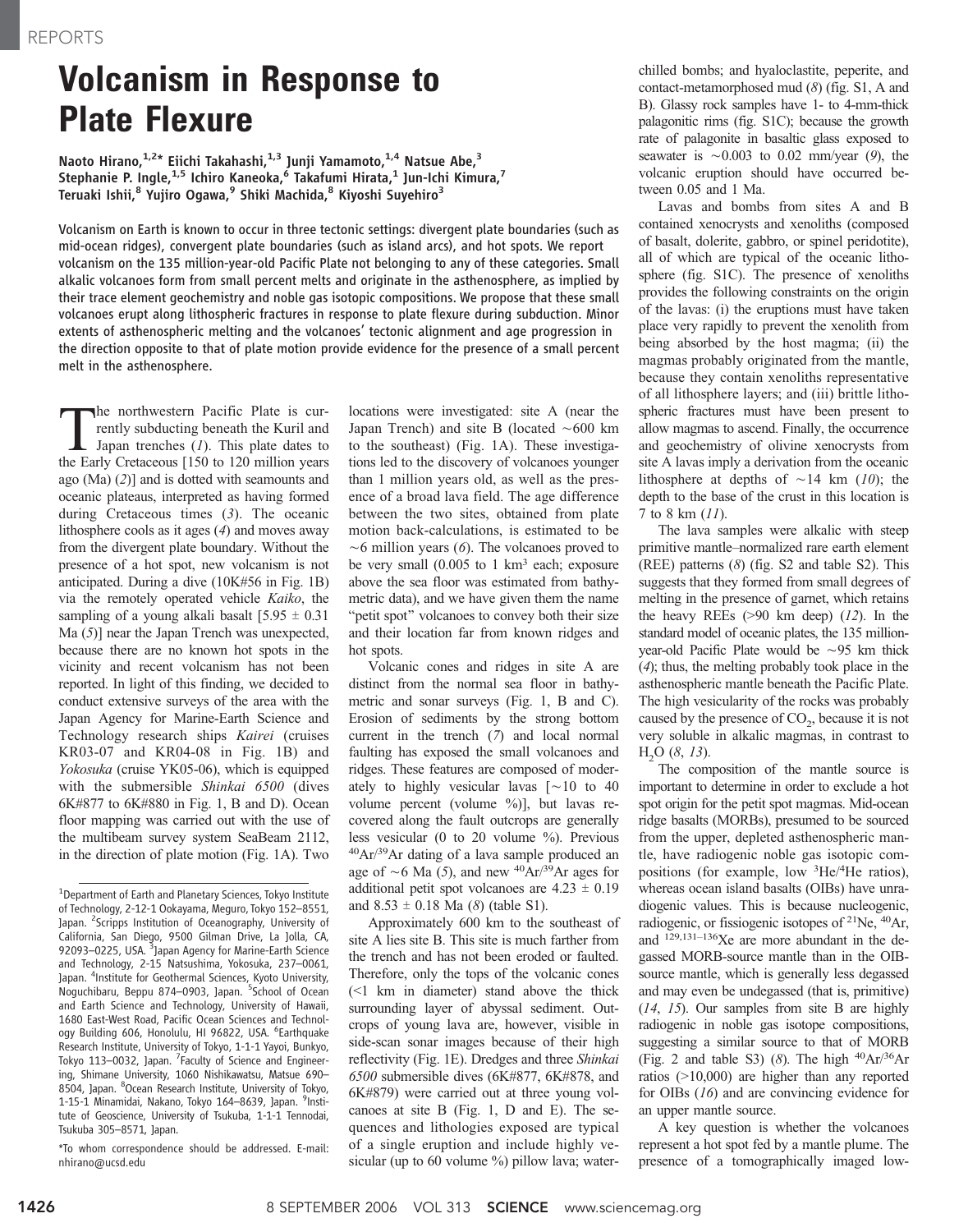REPORTS

velocity region (a zone potentially representing a mantle plume) at a 410-km depth in this area was reported by Obayashi et al. (17); however, there is no evidence for a conduit or connection of any type between this low-velocity region and the shallower mantle. Our geochemical evidence strongly supports a depleted mantle (nonplume-like) source. Furthermore, the volume of magma produced at the petit spot volcanoes must have been several orders of magnitude less than those typical of hot spot volcanoes. We found 4.2 to 8.5 million-yearold volcanoes at site A, suggesting episodic eruption of magma over a distance of 400 km of plate motion. Accordingly, the petit spot volcanic province is characterized by several million years of small-volume magma production over a large area.

Temperatures of the asthenosphere beneath the Pacific Plate have been mapped precisely





by means of surface wave tomography, showing that the thermal state of the asthenosphere is notably homogeneous throughout the Pacific Ocean  $(18)$ . The temperature at a depth of 150 km is estimated to be between 1450° and  $1480^{\circ}$ C, which implies that the temperature just below the Pacific Plate is  $50^{\circ}$  to  $150^{\circ}$ C lower than the solidus of dry mantle materials (19). However, at this depth and temperature in the asthenosphere, a small percent melt should exist in the presence of small amounts  $(\leq 1\%)$  of H<sub>2</sub>O or CO<sub>2</sub> (20), which lowers the melting temperature. The highly vesicular petit spot lavas probably represent incipient partial melts that formed in the asthenosphere in the presence of volatiles, most plausibly  $CO<sub>2</sub>$ . If the magmas were supplied from the normal asthenosphere, with emplacement channels controlled by tectonic fracturing of the overlying lithospheric plate, the low



Fig. 1. (A) Map of the northwestern Pacific Ocean (22) with surveyed areas noted in the black boxes. A, site A; B, site B; C, site C. The outer rise (<5500 m below sea level) is shaded. Bathymetric and side-scan sonar maps for site A (B and C) and site B (D and E). 50-m and 20-m contours are indicated in (B) and (D), respectively. In (B) and (C), white rectangles indicate dive and dredge sites; dashed yellow lines indicate volcano distributions; and the red line indicates the cross section described in Fig. 3A. Black arrows in (D) and (E) depict the three dives with the two dredges.

volumes of magma output over a large area could easily be explained.

An old and cold lithospheric plate behaves elastically and may be flexed because of loading by an ocean island or seamount or by subduction-related plate flexure  $(2I)$ . In the area between sites A and B, the bathymetric high (or outer rise) is aligned parallel to the Japan Trench. The Pacific Plate flexes convexly here, as it subducts beneath Japan and yields a positive gravity anomaly (22). This flexed region is elevated >800 m above the normal ocean floor  $(\sim 6000$  m below sea level at site B). Large curvatures imposed on the preflexed lithosphere might instigate brittle fracturing (that is, bending-induced faults) (23). As for volcanic cones at site A, the volcanic features, aligned in a west-northwest to east-southeast direction, are essentially perpendicular to hinge lines on the bending plate (Fig. 1, A to C). Accordingly, it appears that magmas are brought to the surface along fractures parallel to the direction of the maximum horizontal compression. However, the surface compression is actually caused by extensional stresses on the base of the downwarping Pacific Plate (Fig. 3C).

Post–erosional-stage lavas on some of the Hawaiian Islands, as well as submarine lavas on the flexural Hawaiian Arch (because of loading on the plate), have chemical compositions and tectonic emplacement mechanisms (24) that are similar to those of the petit spot lavas. It has also been proposed that alkalic lavas in the western Samoan Islands (located on the opposite side of the main Samoan hot spot shield volcanoes) may be derived from the asthenosphere during tectonic faulting (25). If true, a similar style of volcanism may be present



Fig. 2. Plot of Ne versus Ar isotopes. (20Ne/21Ne)\* is equal to  $[({}^{20}Ne/{}^{22}Ne) - ({}^{20}Ne/{}^{22}Ne_{Air})]$  $[(21Ne/22Ne) - (21Ne/22Ne_{Air})]$ , showing the slope of a mixing line on the conventional neon threeisotope plot (20Ne/22Ne versus 21Ne/22Ne) (8). Data with <sup>20</sup>Ne/<sup>22</sup>Ne ratios of less than 10 were not plotted (8). Literature and data for MORB and OIB may be found in the following online databases: Petrological Database of the Ocean Floor (www.petdb.org/) and Geochemistry of Rocks of the Oceans and Continents (http://georoc.mpch-mainz. gwdg.de/georoc/).